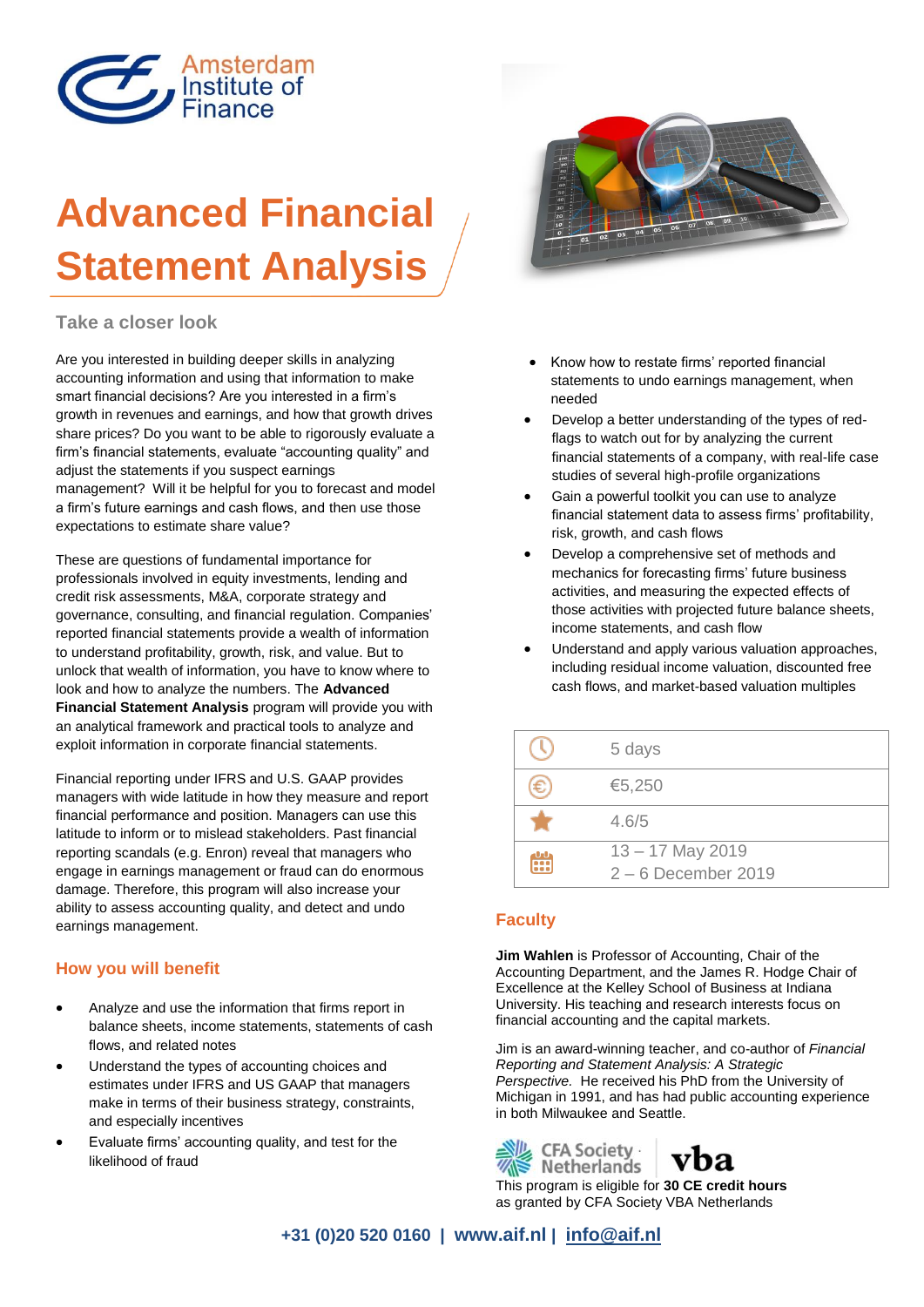

# **Advanced Financial Statement Analysis**

## **Program Content**

This program develops and applies a six-step framework for analysis and valuation of companies. Throughout the training we will use real companies and real financial statements. In the program we will analyze:

- Competitive dynamics within an industry
- A firm strategy and competitive advantages
- Accounting and financial reporting quality
- Financial analysis, focusing on profitability, risk, and growth
- Forecasting future earnings and cash flows
- Valuation and investment decision-making

The program demonstrates and applies this analytical framework and a wide array of practical tools in order to emphasize the use of financial accounting information in equity valuation and other financial decision-making contexts. We will also examine the issues that corporate managers face as they design and implement financial reporting strategies, increasing your abilities to detect and undo the effects of earnings management. The framework and tools developed in this program are intended to enhance your analytical skills if you are interested in using financial statements in a wide array of financial decision-making contexts, particularly equity valuation.

#### The program consists of the following three integrated parts:

**I. Financial Statement Information:** Enhance your understanding of the accounting information contained in company annual reports (balance sheets, income statements, statements of cash flows, and related footnotes and disclosures). We will examine the many value relevant pieces of information that financial statements contain, as well as the accounting choices managers make in light of their business strategy, constraints and incentives, and U.S. GAAP and IFRS.

**II. Analysis:** Deepen your ability to analyse how financial statement information captures and reflects the critical factors of risk and success in the competitive environment and strategy of firms. Here we will introduce you to a variety of advanced practical tools that allow you to obtain much more information out of a set of financial statements, enabling you to better assess a firm's profitability, risk and growth. In this section of the program we will also analyse an advanced set of cases in which we will evaluate accounting and earnings quality, assess the likelihood of earnings management, and undo the effects of earnings management.

**III. Accounting-based Valuation:** Learn and apply a variety of state-of-the-art accounting-based valuation techniques, including discounted free cash flows, residual income, and valuation multiples such as price-earnings ratios and market-to-book ratios. In addition, you will be exposed to the interplay between firms and analysts, and the striking impact of earnings numbers on share prices in the capital markets.

#### **Day 1**

A Framework for Financial Statements Analysis - The Role of Earnings in the Capital Markets - The Information Content of Financial Statements

#### **Day 2**

Profitability and Risk - Analyzing Cash Flows

#### **Day 3**

Analyzing Accounting Quality and Detecting Earnings Management

#### **Day 4**

Analyzing Accounting Quality and Detecting Earnings Management (continued) - Building Financial Statement Forecasts

#### **Day 5**

Accounting-based Valuation - Application of Financial Statements Analysis for Forecasting and Valuation